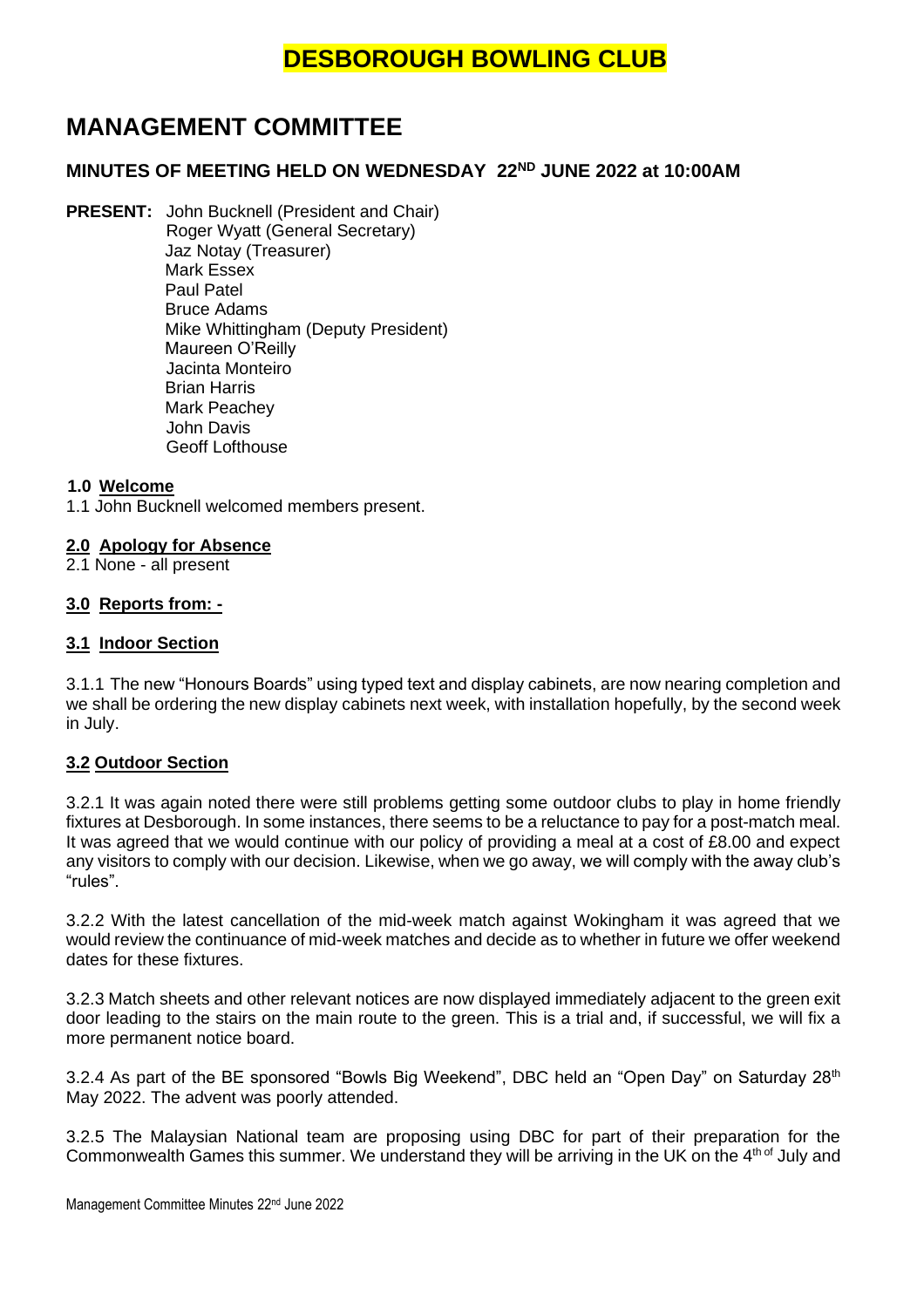will then arrive at DBC on the 14<sup>th of</sup> July. We are arranging some friendly practice matches for them with the first being versus Gerrards X.

3.2.6 The Amy Rose Regional Final, between the Counties of Surrey, Kent and Hants, is to be held at DBC on Sunday 3<sup>rd</sup> July.

All members to be notified as to the event and encouraged to come along to watch.

3.2.7 The annual "Away Day" to Poole Park is arranged for Wednesday  $29<sup>th</sup>$  June. DBC are taking 5 rinks + 3 triples plus 6 spectators.

### **4.0 Minutes of the last Management Meeting held on 17th May 2022**

4.1 The minutes of the last meeting were approved on a proposal from John Davis, seconded by Brian Harris and duly signed by the Club President as being a true record of those meetings.

#### **5.0 Matters Arising from the last Management Meetings held on 17th May 2022**

*5.6 The proposal for the Club to adopt a new "modern" style of bowls shirt for Desborough, for use of those members selected to play in the National Competitions, has been agreed and approval of the design has now been received from both BE and EIBA.*

*5.7 We have now agreed with 3 sponsors to sponsor the club in exchange for their names being displayed on our new shirts. Their company logos have been added to the shirt design by the chosen supplier Aceit. Delivery of the shirts is anticipated to be 6 weeks from order. It is expected that the initial order will be for circa 50 shirts/pants (£30.00 each TBC by supplier). When received the shirts/shorts will be available for purchase by the playing members with a small number of "loan" items retained in stock.*

#### **6.0 General Secretary's Report**

#### **The following items are noted:**

#### **6.1 Generally**

- 6.1.1 Income from Indoor Green Fees has reduced significantly although the organized roll-ups on Mondays and Wednesdays are now attracting 15 to 20 members.
- 6.1.2 Commercial Revenue has increased with bookings back to pre-Covid levels.
- 6.1.3 The monthly plan/rota of volunteer tasks has continued, making use of those members who had volunteered to help.
- 6.1.4 As part of the Queen's Platinum celebrations, the Club held their own celebration to mark the occasion – A Jubilee Bowls match and Barbeque on Thursday 2<sup>nd</sup> June. This was well supported with 60 playing members and 20 spectators, BBQ only. The catering was excellent, the weather fine and all had a great day.
- 6.1.5 The Outdoor Friday Club started of the 13<sup>th of</sup> May.
- 6.1.6 Purchase of the new approved Club kit is estimated at an initial cost of £1,500. We have now agreed with sponsors to include their logos on the new shirts in exchange for sponsorship of Shanly Homes £700, The Mortgage Company £500, and A-Plan Insurance £300.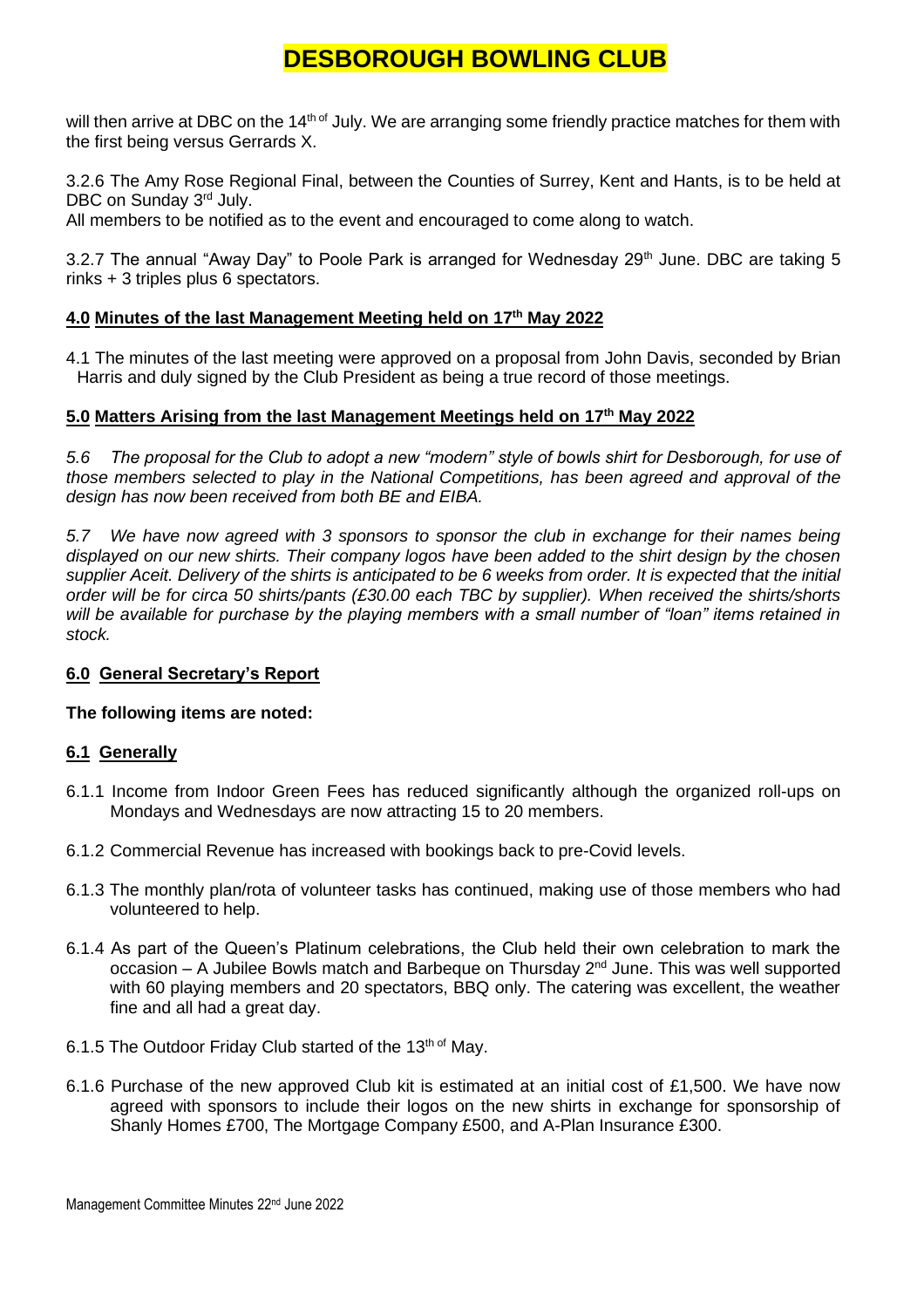- 6.1.7 Now awaiting the information regarding the sizes required (S, M, L XL etc.) for both the Men (Mark Essex) and the Ladies (Mary Price) and a formal design for the new shirts, to include the sponsor's logos.
- 6.1.8 An Open day was held on Saturday 28<sup>th</sup> May as part of the Bowls "Big Weekend". The attendance was poor with only 15 visitors however the club member support on the day was excellent. On reflection we believe the date chosen by BE was affected by school half term holidays and other Jubilee events.
- 6.1.9 A new 6-week coaching program is now planned to commence on Monday 13<sup>th</sup> June starting at 6:30pm (check-in at 6:15pm). These sessions are primarily aimed at the potential new members and to date we are anticipating 15 at the first session.
- **6.1.10 Club membership** has increased over the last month with the membership categories as follows:

| <b>Full Member</b>     | 134 |
|------------------------|-----|
| <b>Indoor Member</b>   | 423 |
| All Year Indoor Member | 48  |
| Social Member          | 40  |
| Junior                 |     |
| Life Member            | 10  |
| <b>Total</b>           | 655 |

### **6.2 Financial**

- 6.2.1 The completion of the Club's historical Corporation Tax /VAT submissions, in relation to the last 4 years accounts, are now being finalised by Ellora.
- 6.2.2 The transition of services from Wilson Partners to Ellora has now been completed.
- 6.2.3 When we have settled the outstanding issues, completed the tax returns, and agreed the latest audited annual accounts then we will report to the next Annual General Meeting (November 2022) and advise members accordingly. At this meeting we will also table any amendments to the Constitution, as may be required, to regularise the Club's legal status (non-profit making) going forwards.
- 6.2.4 The general increase in ALL costs relating to Utility charges, food and beverage and inflationary service costs have resulted in a projected increase in costs for the Club. A recommendation of any changes in Annual Subs, Green Fees etc. required to off-set these additional costs, to be tabled at the July Finance and Management Committees, ready for inclusion in the General Secretary's letter to members to be issued in August.
- 6.2.5 The cost of coach hire has risen dramatically over the last few months. The coach hire for Southampton was £490 and Poole Park (Away day) is £595. It is recommended that we review our policy regarding future coach hire with a possible alternative being car share.

#### **6.3 Social Events Programme**

We have had a Jubilee Bowls event and a Bingo Night since the last meeting. The Bingo made a profit of £311.00 and the Jubilee Bowls £423 (both excluding bar profits). The next event is Bingo on the  $24^{\text{th of}}$  June followed by a BBQ on August Bank Holiday – planned BBQ dates of 16<sup>th</sup> July and 14<sup>th</sup> August have been cancelled.